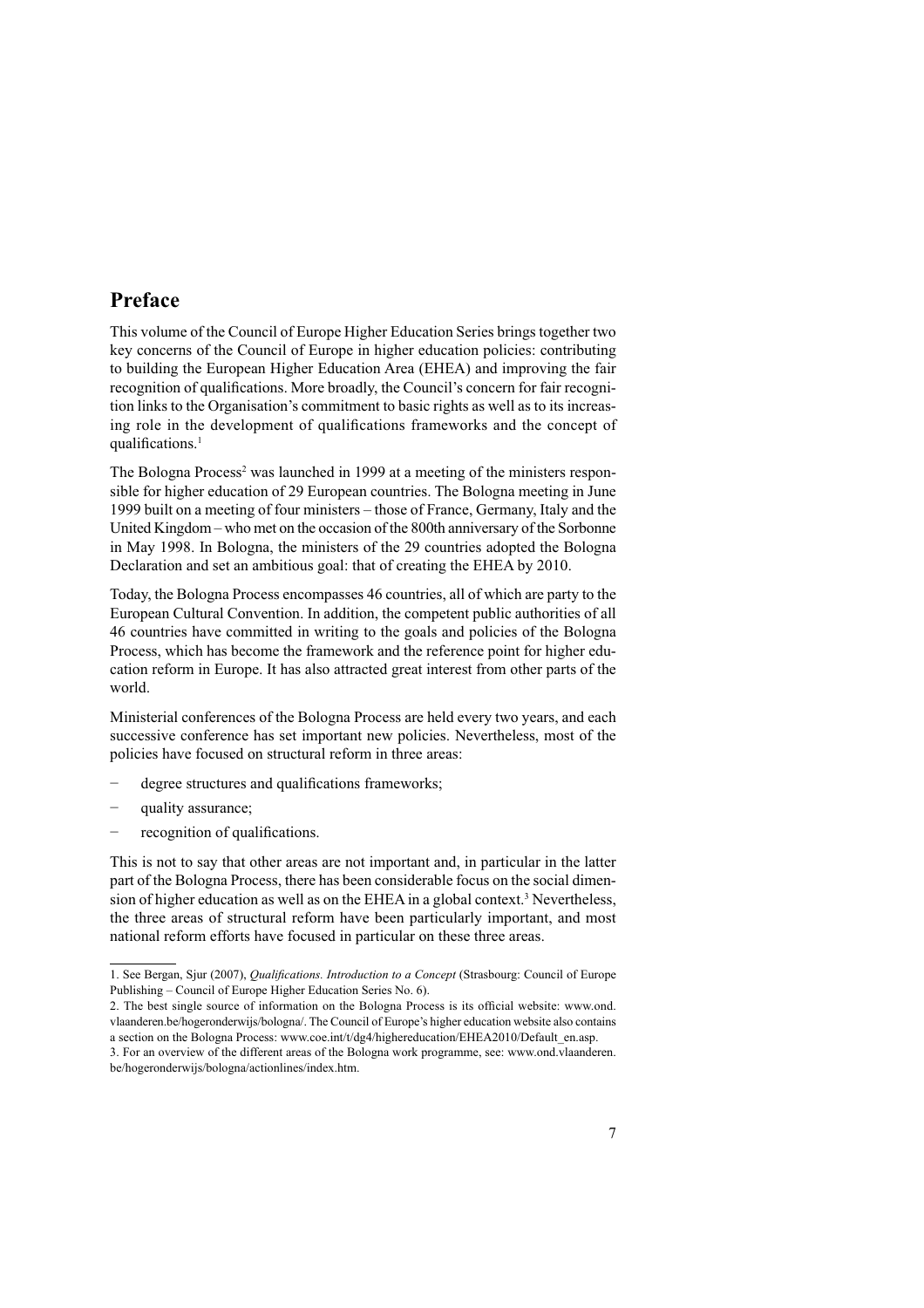In each of the three areas, there are European standards and guidelines. In two of them, the standards have been developed and adopted within the Bologna Process. In 2005, Ministers adopted the overarching framework of qualifications of the EHEA and committed to developing their national frameworks to be compatible with the overarching framework.<sup>4</sup> They set a target date of 2010 but, at the time of writing, it seems overwhelmingly likely that this deadline will be extended to 2012. In 2005, ministers also adopted the Standards and Guidelines for Quality Assurance in the Europe Higher Education Area, $5$  and in 2007 they agreed in principle that a European Quality Assurance Register for Higher Education (EQAR)<sup>6</sup> should be established. The EQAR came into being in 2008.

In the third area, however, the main standards were developed before the Bologna Process was launched and the further development of standards has continued in a framework that is distinct from the Bologna Process even if the links between the two are close. The Council of Europe/UNESCO Convention on the Recognition of Qualifications concerning Higher Education in the Europe Region was adopted at a diplomatic conference in April 1997 and it came into force in February 1999. Since the official title is long and since the diplomatic conference was held in the capital of Portugal, the convention is often referred to as the Lisbon Recognition Convention. The Lisbon Recognition Convention was referred to already in the Sorbonne Declaration and, in 2003 in the Berlin Communiqué, ministers stated that all countries in the Bologna Process should ratify the convention. Indeed, the speed with which this convention has been ratified is quite impressive. As of 23 March 2009, it had been ratified by 48 countries and signed by a further five. Only four countries of the Bologna Process – Belgium, Greece, Italy and Spain – had yet to ratify the convention and, of these, only Greece had not signed it. On the other hand, the Lisbon Recognition Convention has been ratified or signed by a number of countries outside of the EHEA. By 23 March 2009, ratifications included those of Australia, Belarus, Israel, Kazakhstan, Kyrgyzstan and New Zealand, while Canada and the United States have signed but not yet ratified the convention.

The ministerial meeting of the Bologna Process in Berlin in 2003 was important, not only because it made explicit the need for countries of the Bologna Process to ratify the Lisbon Recognition Convention and because it made it possible for European countries that were not party to any of the higher education programmes of the European Union to accede to the Bologna Process, but also because for the first time ministers were not content only to devise plans for future action. In 2003, the Bologna Process had almost arrived at the halfway mark between the adoption of the Bologna Declaration in 1999 and the foreseen date for establishing the EHEA in 2010. That, as well as discussions about criteria for admitting new members, led

<sup>4.</sup> See the Bologna website on qualifications frameworks: www.ond.vlaanderen.be/hogeronderwijs/ bologna/qf/qf.asp.

<sup>5.</sup>Available at: www.ond.vlaanderen.be/hogeronderwijs/bologna/documents/Standards-and-Guidelines for-QA.pdf.

<sup>6.</sup> See EQAR website: www.eqar.eu/home.html.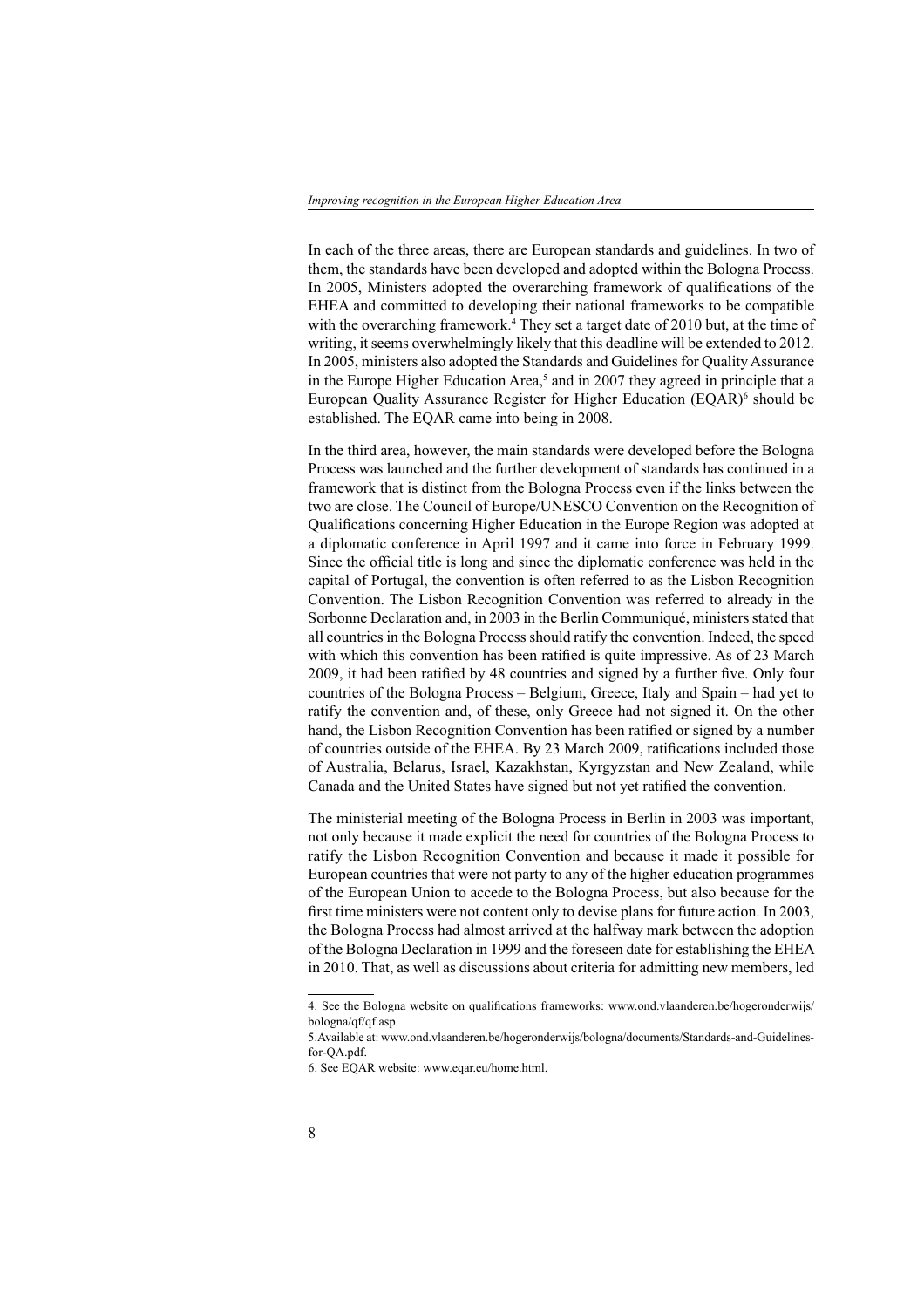the ministers to the conclusion that if the main goals of the Bologna Process were to be reached by 2010, they needed to assess progress well before that date.

Hence the stocktaking process was born and ministers agreed to submit to an assess ment as to how far they had progressed in implementing the main policies of the Bologna Process. This was significant not only because the Bologna Process relies on implementation at national and institutional level of goals and policies agreed at European level, but also because ministers accepted a strong element of external assessment as to how successful they had been in implementing these policies. The first stocktaking report was submitted to the ministerial meeting in 2005 and other reports followed in 2007 and 2009. Even if overall progress in implementing the goals and policies of the Bologna Process has been good, it has been less than satisfactory in some policy areas, and some countries have registered low scores in several policy areas.

The national action plans for recognition are another indication of the fact that if the key policy goals of the Bologna Process are to be reached by 2010, we need to take stock of progress and to make plans well before then. The ministerial meeting in Bergen in 2005 recognised that while the main legal framework for recognition was in place through the Lisbon Recognition Convention and its subsidiary texts, the most important challenge is how the legal texts are implemented in practice. The Bergen Communiqué therefore stated:

We commit ourselves to ensuring the full implementation of its principles, and to incorporating them in national legislation as appropriate. We call on all participating countries to address recognition problems identified by the ENIC/NARIC networks. We will draw up national action plans to improve the quality of the process associated with the recognition of foreign qualifications. These plans will form part of each country's national report for the next Ministerial Conference.

With a few exceptions, countries submitted their national action plans in time for the London ministerial conference in 2007. Put together, the plans run to some 700 pages.<sup>7</sup> The sheer volume of the plans provides a good reason for why a syn thesis was desirable, but it was not enough simply to provide an executive summary of each national plan. Not only brevity, but also analysis, was of the essence and the task was confined to the European Network of Information Centres (ENIC) and the network of National Academic Recognition Information Centres (NARIC) (ENIC/NARIC networks). The London Communiqué clearly sets out the rationale for the task:

There has been progress in the implementation of the Lisbon Recognition Convention (LRC), ECTS and diploma supplements, but the range of national and institutional approaches to recognition needs to be more coherent. To improve recognition practices, we therefore ask the Bologna Follow-up Group (BFUG) to arrange for the ENIC/ NARIC networks to analyse our national action plans and spread good practice.

<sup>7.</sup> Accessible through: www.dcsf.gov.uk/londonbologna/index.cfm?fuseaction=docs. list&DocCategoryID=17.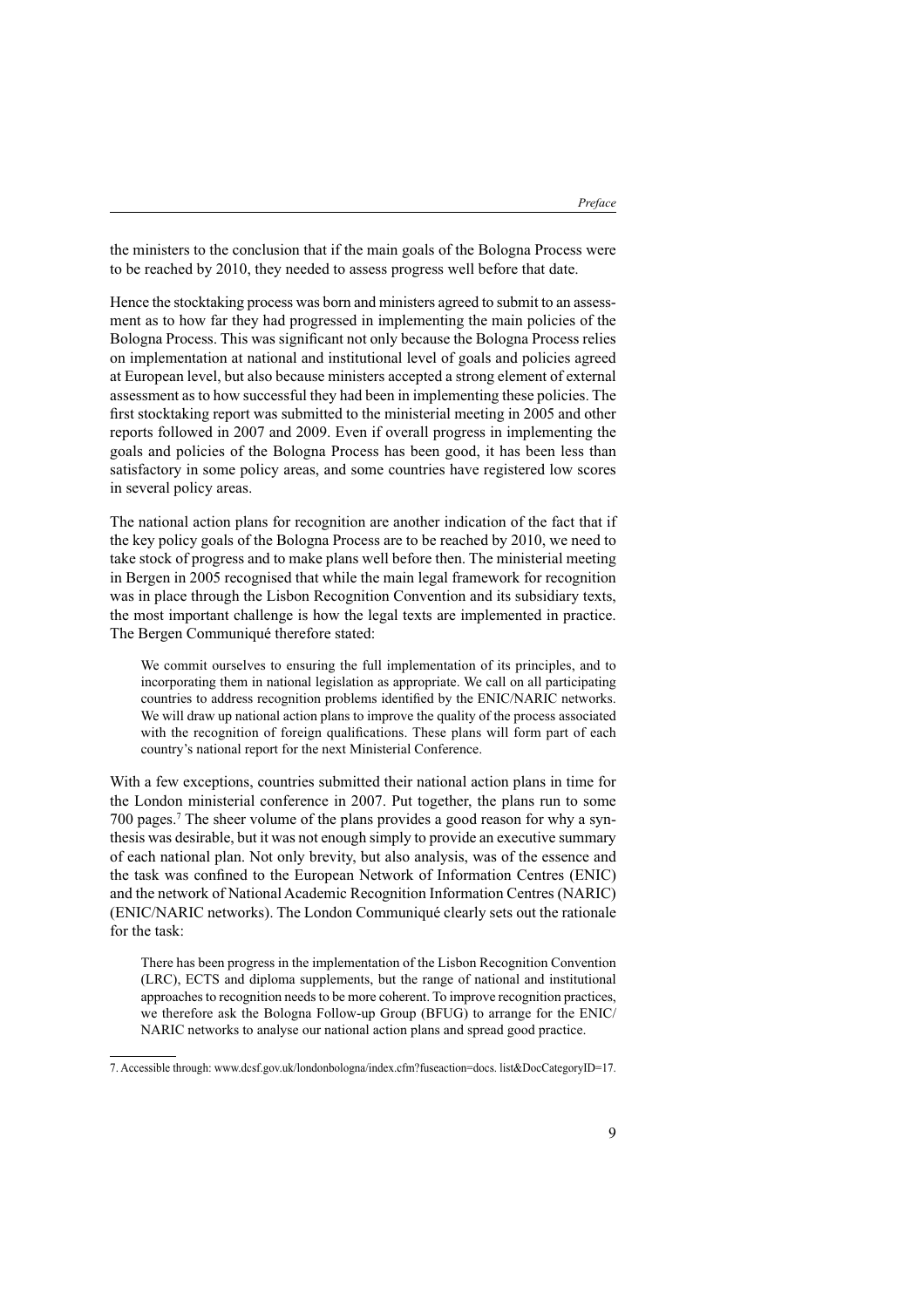The ENIC and NARIC networks appointed a working party, chaired by Carita Blomqvist and for which the Council of Europe provided the secre tariat, to oversee the analysis, which was written by Andrejs Rauhvargers and Agnese Rusakova.

The analysis shows only too well why a mere synthesis of the replies was not suf ficient. In many ways, the results of the plans were disappointing, starting with the fact that while most reports purported to be plans for the future, they more often than not focused on describing the present state of affairs. Even if many answers provided examples of good practice, there was also no shortage of examples of the opposite. However, this state of affairs did not necessarily lead the country in ques tion to devise a plan to improve practice. The chapters that follow analyse the issues in detail and this brief introduction is not the place in which to summarise the analysis except to say that it documents that improvement is needed in all areas covered by the survey:

- legislation;
- recognition practice;
- information provision;
- structures.

In this sense, it is important to note that the analysis concludes by providing exam ples of what has diplomatically been termed "good and not so good practice".

However, it is important to underline why the present state of imperfection and the lack of plans to remedy this state represent a serious challenge to the EHEA, beyond the obvious concern that European countries committed to doing something many of them have failed to do. They should be putting forward plans to improve recog nition rather than describing current practice with few indications of how learners may better obtain the fair recognition that is their due.

The EHEA is built on the assumption that mobility of learners and graduates is an important part of what it means to be European and that fair recognition of quali fications is an essential policy element to attain this key goal of the Bologna Process. Mobility does not depend on fair recognition alone and cannot be achieved without financial support, easy granting of visas and, where appropriate, work permits and a range of other measures. Nevertheless, each of these measures, however important each one may be by itself, will be of little avail unless qualifications are recognised fairly across borders.

Fair recognition does not mean that all qualifications must be recognised as the holder of the qualifications might wish, or that "anything goes". The right to recognition, which is a key principle of the Lisbon Recognition Convention, implies that every holder of a qualification has the right to have his or her qualifications assessed on the basis of their true merit, without regard to extraneous factors such as, for example, the nationality or the political and religious convictions of the applicant. It means that the assessment must be conducted with an open mind and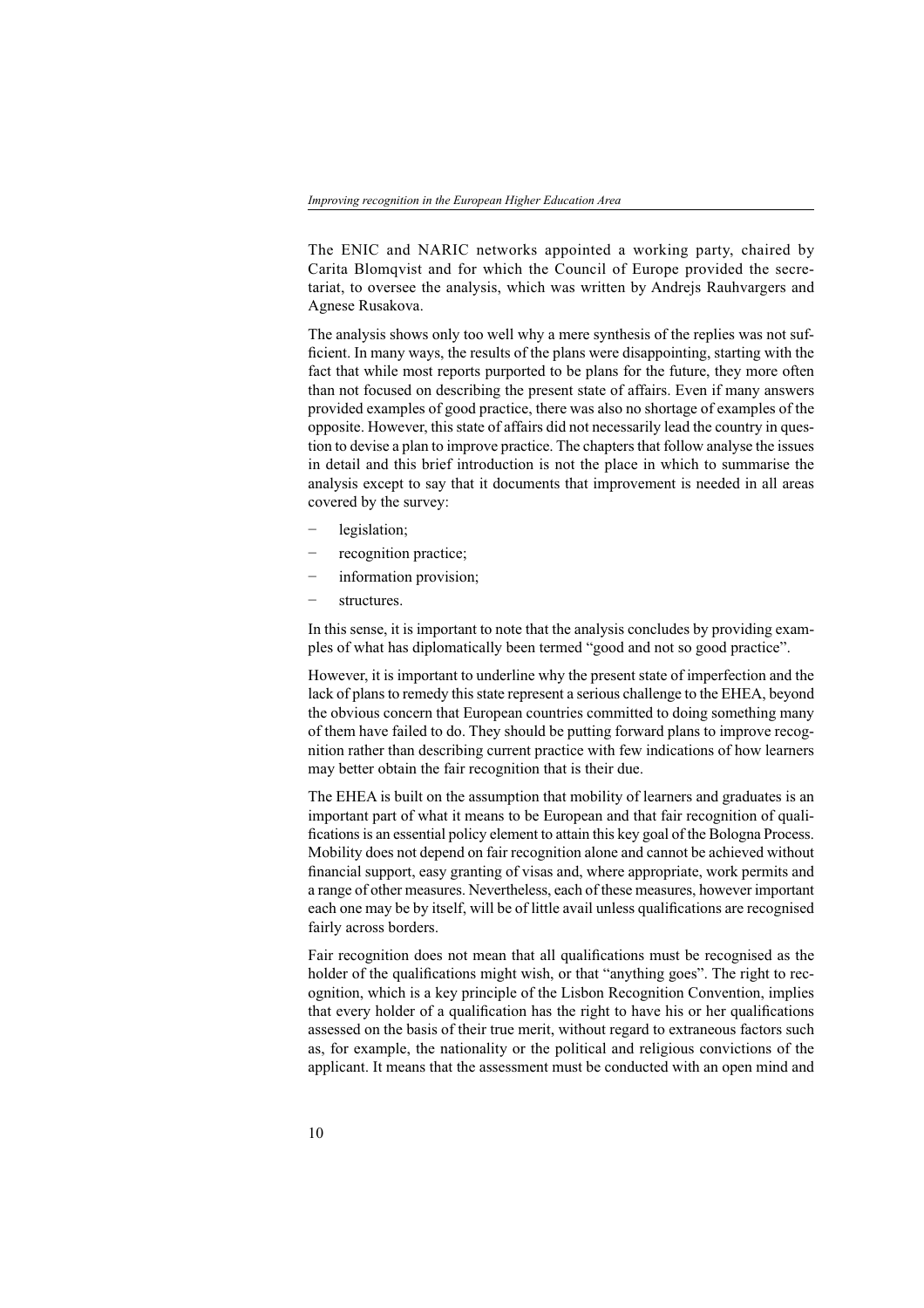with a view to making recognition possible if the merits of the qualification justify recognition. It also means that if the competent recognition authority reaches the conclusion that the qualification should not be recognised, it is up to the competent authority to demonstrate why this is a fair conclusion. It is not up to the applicants to demonstrate why the qualification should be recognised. The basic assumption of the convention is that foreign qualifications should be recognised and it is up to the competent authorities to demonstrate the validity of their reasons for refusing recognition. If recognition cannot be granted, the first alternative that should be explored is not outright non-recognition but partial recognition. This implies that even if the applicants cannot receive the full recognition they want, their qualifica tions will be assigned some value in the education system of the country in which they apply for recognition so that they may be able to obtain the recognition they want by completing some additional learning but without having to take all the courses leading to the qualification over again.

A key provision of the convention is that differences between the qualification for which recognition is sought and the similar qualification of the host country must be substantial if they are to constitute a valid reason for non-recognition. Small differences between qualifications are not valid reasons for non-recognition; indeed, the opportunity to learn something different from what one might learn at one's home institution is an important reason why many students wish to take a part of their education abroad in the first place. No legal text can provide a full overview of what might constitute "substantial differences", and one of the main aims of recognition policy at European level over the past few years has been to try to develop a common understanding of this key concept. The ENIC and NARIC networks have explored the concept at three consecutive network meetings – in 2006, 2007 and 2008 – and, at the two latest meetings, they have worked on concrete cases. A publication on "substantial differences" is under way and it is hoped we will be able to publish it in the Council of Europe Higher Education Series in 2010. Nevertheless, both the discussion in the ENIC and NARIC networks and the national action plans on recognition indicate that much remains to be done in this area and that many credentials evaluators tend to take quite narrow views of how different qualifications may be before the differences become "substantial".

In spite of infinite variations, it seems justified to refer to two broad categories of attitudes or "cultures".8Some credentials evaluators see it as their main responsibil ity to "protect" their own education system and institutions from less good foreign qualifications, and they will want to be "110%" certain of the quality of a foreign qualification before they recognise it. They will often take a quite legalistic approach to recognition and they will tend to use legal regulations to find reasons to justify non-recognition. Other credentials evaluators will see it as their main task to assist individual learners in obtaining the best possible recognition for their qualifications. They will tend to recognise qualifications even if they may not fully correspond to

<sup>8.</sup> See Bergan, Sjur (2004), "A Tale of Two Cultures in Higher Education Policies: the Rule of Law or an Excess of Legalism?", *Journal of Studies in International Education*, Vol. 8, Issue 2.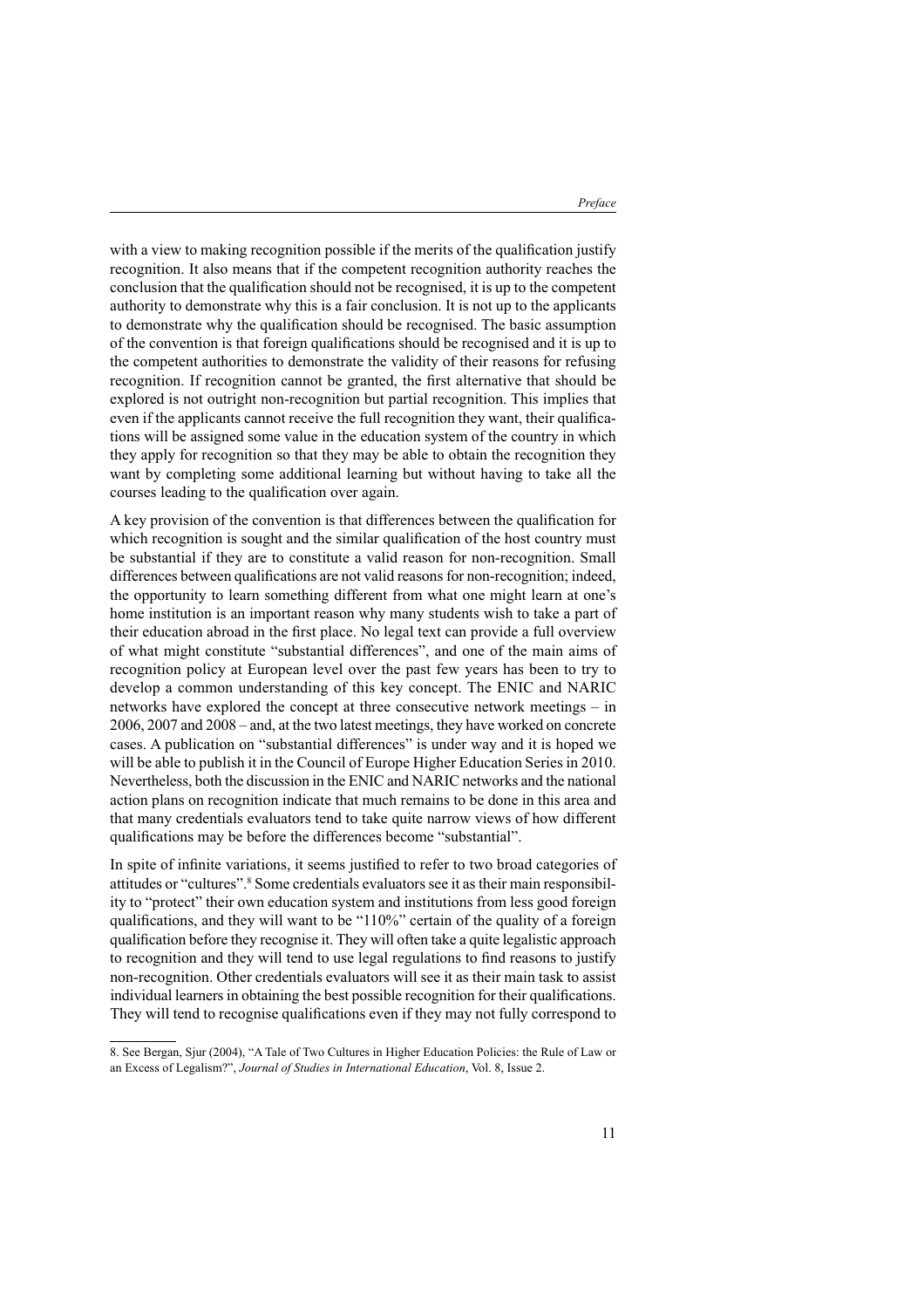the similar qualification in their own country, provided they are convinced that the learner has the potential to succeed in the further study or in the professional career for which he or she needs recognition. These are, of course, "ideal types" and, even if there seem to be systematic differences in attitudes to recognition, these should not hide the fact that there are many cases in which exponents of both broad sets of attitudes will agree either that recognition is warranted or that it would be inappro priate. The two "cultures" describe broad sets of attitudes and not absolute catego ries. It should also be underlined that they are individual attitudes and not national or institutional stereotypes. A given "culture" may be found more frequently in some countries than in others, but all credentials evaluators in a given country do not necessarily belong to the same "recognition culture".

Nevertheless, these broad sets of attitudes also seem to be reflected in the national action plans. Some countries have quite restrictive recognition practices, often coupled with relatively cumbersome recognition procedures. Only rarely do the national action plans reveal a concern that these attitudes and practices might need revision, and rarer still are the plans for such revision. In some cases, the national action plans even seem to indicate that it is the countries with the most advanced practice in a given recognition area that are also planning to develop that practice further. One of the goals of the ENIC and NARIC networks is to develop a joint understanding of "best practice", and the national action plans indicate that this goal is only partially achieved.

Stimulating academic mobility is one of the main goals of the EHEA and there is justified concern within the Bologna Process that much work remains to be done before this goal can be achieved. The fair recognition of qualifications is not the only factor that could help achieve the goal, but the analysis of the national action plans clearly demonstrates that substantial work remains before the recognition community can be satisfied that it has done its part in promoting academic mobility.

This is not the only reason for concern. That much remains to be done is a clear challenge but the greater challenge may nevertheless be that in too many countries there seems to be little sense of urgency in the matter, nor is there a feeling that each country can make a difference by improving its recognition policy. The Bologna Process has helped move the recognition of qualifications away from being the domain of specialists, tucked away in corner offices where they could build up detailed knowledge of individual education systems relatively unperturbed by broader concerns, to being a key area of higher education policies. Hence, the way in which individual recognition cases are approached must build on broader concerns of principle and must be aligned with the stated purpose of improving mobility as well as with the key principle of the Lisbon Recognition Convention – the only legal text of the Bologna Process – of providing individual learners with fair rec ognition of their qualifications. The analysis of the national action plan justifies the conclusion that the international legal framework is largely in place but that imple mentation is still lacking. The analysis also justifies a quite strong concern that many countries of the Bologna Process either have not quite realised the importance